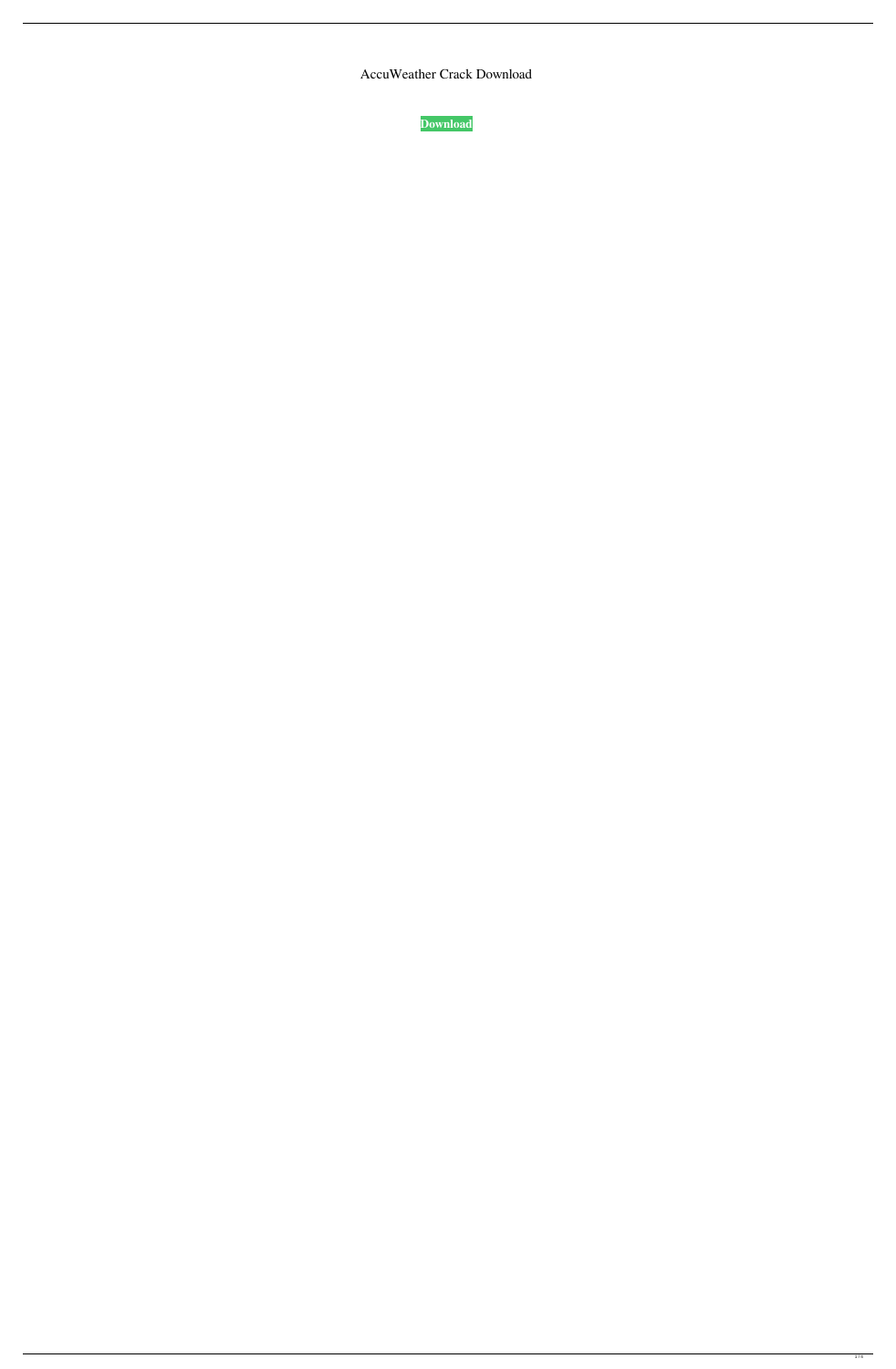## **AccuWeather Free Download X64 [Latest-2022]**

AccuWeather (formerly Weather.com) is the best free weather application on the market. It gives you accurate, hourly forecasts for over 500 cities, more than any other weather application on the market. Its database of wea format are supported. Chromium Description: Google Chrome is a fast, secure and stable browser for the GNU/Linux operating system. With Google Chrome you can browse the web with complete safety and speed. It uses a new and Google Chrome is licensed under the SIL Open Font License. Like its previous versions, Chrome also supports Internet Explorer 5 and 6. Google Chrome Description: Google Chrome is a fast, secure and stable browser for the G is more efficient and results in fewer crashes than the previous browser engine. The font and rendering library used by Google Chrome is licensed under the SIL Open Font License. Like its previous versions, Chrome also sup dependencies. Bower works by making use of the npm registry. Flex Description: Flex is a multipurpose language used to build Web applications. The flexible engine integrates with popular Web toolkits, is cross-browser comp runs on the Java ME platform. Facebook Description: Facebook is the most popular social networking site in the world with a massive 500 million members worldwide. Facebook integrates seamlessly with any web application, ma applications. With powerful search features, you can find users, groups, applications and pages. You can also build applications to manage your data, deliver services and stream video and audio. The Service Workers

#### **AccuWeather**

?AccuWeather is a Trillian plugin that implements weather checking / alerts to your preferred instant messaging client. ?It features a large database of supported IM clients and will keep you up to date on your IM messages automatically enable the weather checking within Trillian and displays a tray icon. ?WARNING! Not all IM clients are supported by AccuWeather and you should check the ones which are. Just wanted to let you guys know that I solutions and it seemed to be the most feature complete and most actively developed solution. I also found that the VB6.5 version allowed my Outlook Express and Internet Explorer clients to see that the plugins were active checking out this post which explains some of the problems with Trillian and VB6 and gives some great suggestions on alternatives. I have updated the VB6.5 plugin on the Trillian site and I am now offering it for free. You The service for windows.com worked with IE, but was reported missing in OE so I couldn't log in, and a message box popped up asking if I wanted to replace it with a different plugin. I can't tell if the VB6.5 plugin actual to Trillian and see if they can sort out my problem. I'll let you guys know when I hear back from them. Thanks for your help. Just wanted to let you guys know that I have been able to sort out the IE problem. It turned out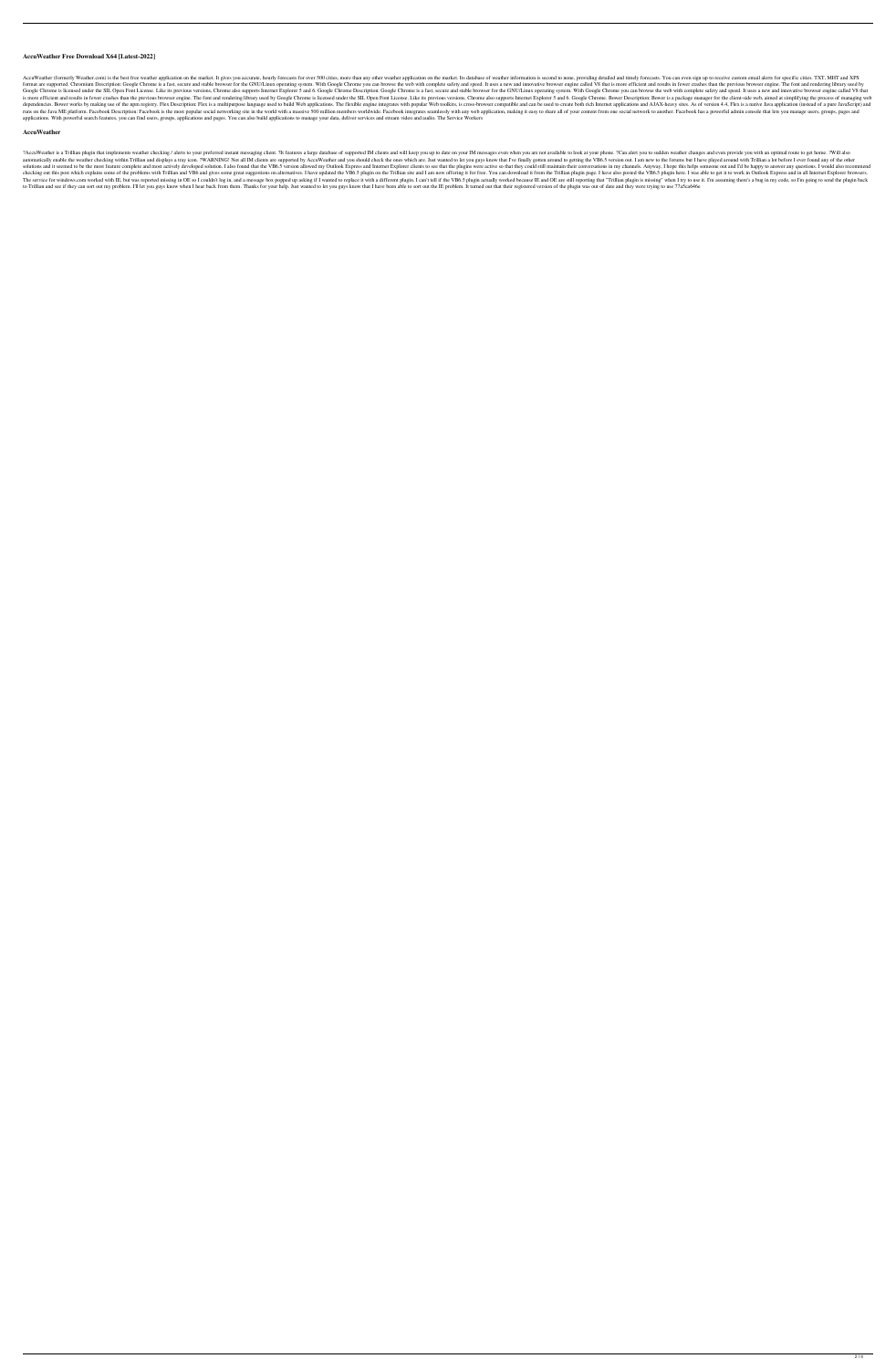## **AccuWeather Crack+**

AccuWeather is an instant messaging plugin for Trillian. AccuWeather allows you to check your friends' weather status and set your own. You can create your own reports by adding/editing the "Sunrise", "Sunset" and "Moonris and direction. Additionally, AccuWeather will alert your friends of inclement weather by displaying a window with a warning banner. The plugin is completely configurable. Infrastructure Audit is a set of tools used to audi Infrastructure Audit tool does in the Trillian documentation. Archive Cleaner can handle any sized archive. The tool will allow you to create a new archive and remove previous archives to save disk space. Archive Cleaner c can create new archives, open existing archives, delete old archives, convert archived files, etc. Archive Converter can be used from the command line, and from the context menu of the Trillian user window. Batch Copy can from the context menu of the Trillian user window. Batch Rename can rename files and directories, and has a number of options for moving and copying files. It can be used from the context menu of the Trillian user window. window. Migrator is a GUI for migrating accounts. It can be used from the command line, or from the command line, or from the context menu of the Trillian user window. Migrator Lite is a version of Migrator that can be use

#### **What's New In AccuWeather?**

AccuWeather Store app acts as your own personal meteorologist that can notify you about upcoming storms or bright, sunny days. Built for Windows 8/8.1/10 computers, it is a stylish Modern application that uses the dedicate appreciating. You can view the temperature for the selected location in both Celsius and Fahrenheit, alongside a short description of the current conditionally, the program displays other meteorological data, such as the w Aside from the daily forecast, the application includes an interactive timeline comprising details concerning the foreseen temperatures for a period of time of up to four weeks, both night and daytime. You can add more tha complete weather maps from anywhere around the Earth, enabling them to get an overview of the satellite images without requiring a professional application. On the other side, regular users can view the consequences of wea AccuWeather Store App can offer a great deal of accurate information on the weather forecast for any location in the world. The shown data is automatically refreshed once every 15 minutes, telling you whether you should ca answers will appear in flashcards to help you remember them. You can add up to 5 questions, and answer them in the text area below. The answers will appear in the flashcards. Get started by entering the questions you want prizes by answering easy questions about the current weather. Your answers will appear in flashcards to help you remember them. You can add up to 5 questions, and answer them in the text area below. The answers will appear Enter the question that you want to answer. It will appear in the text area below. Answer the question by writing it in the text area. Get started by entering the questions you want to answer. It will appear in